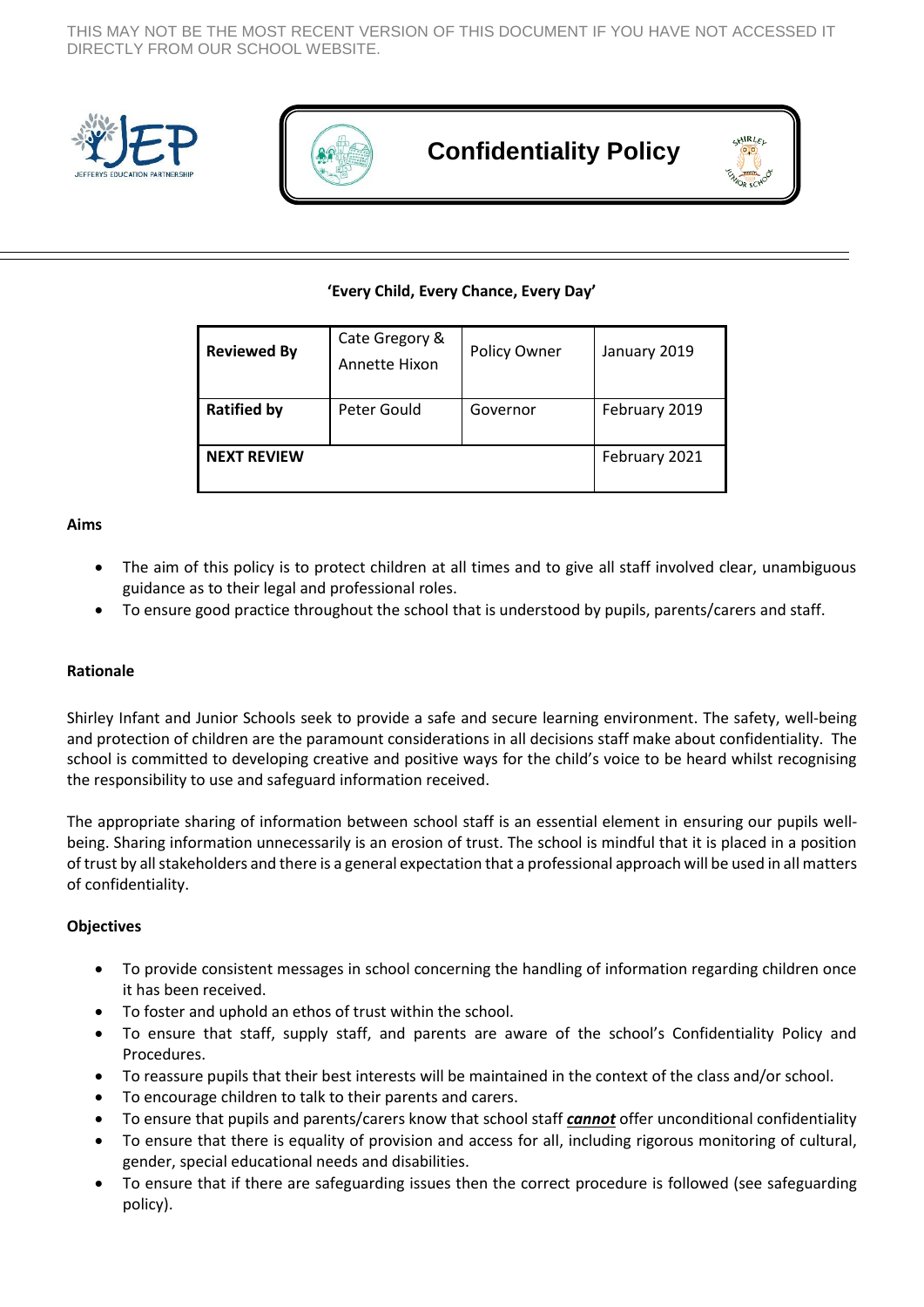- To ensure that confidentiality is a whole school issue and that in lessons ground rules are set for the protection of all (see PSHE policy).
- To ensure that parents have a right of access to any records the school may hold relating to their child.

Shirley Infant and Junior Schools actively promote a positive ethos and respect for individuals. The schools pride themselves on good communication with parents and carers and staff are always available to talk to both children and parents/carers about issues that are causing concern. Staff encourage children to talk to parents/carers about issues causing them concern and may in some cases support the children to talk to their parents/carers.

The dictionary definition of confidential is "something which is spoken or given in confidence, private, entrusted with another's secret affairs"

The legal position for school staff: School staff (including non-teaching and voluntary staff) should not promise confidentiality. Pupils do not have the right to expect that incidents will not be reported to his/her parents/carers and may not, in the absence of an explicit promise, assume that information conveyed outside that context is private. No member of this school's staff can or should give such a promise. The safety, well-being and protection of the child is the paramount consideration in all decisions staff at this school make about confidentiality. School staff are not obliged to break confidentiality except where child protection is or may be an issue, however, at Shirley School's we believe it is important staff are able to share their concerns about pupils with colleagues in a professional and supportive way, on a need-to-know basis, to ensure staff receive the guidance and support they need and the pupils' safety and well-being is maintained. School staff should discuss such concerns with their line manager/supervisor or the DSL (Designated Safeguarding Lead).

RELATED LEGISLATION Human Rights Act 1998 gives everyone the right to "respect for his private and family life, his home and his correspondence", unless this is overridden by 'public interest', eg for reasons of Child Protection, for the protection of public safety, public order, health or morals or for the rights and freedoms of others. Data Protection Act 1998 applies to: personal data of living, identifiable individuals (not anonymised data); manual and electronic records. Schools need to be clear, when collecting personal data, of the purposes for which it will be used and should have policies to clarify this to staff, pupils and parents/carers. Freedom of Information Act 2000 amends the Data Protection Act. Gives everyone the right to request any records a public body, including schools, holds about them. A school may withhold information it has if it is considered the information may damage the recipient if disclosed. Schools' data or record keeping policy should also cover the requirements of this Act.

Confidentiality is a whole school issue. Clear ground rules are set for any classroom work such as circle time and other PSHE session dealing with sensitive issues such as sex and relationship and drugs. Staff ensure that children feel supported but information is not unnecessarily revealed in a public arena. Children are reminded of bubbletime to express concerns or worries to a trusted adult.

Staff will ensure they never put pressure on child/ren to disclose personal information and should be discouraged from applying any such pressure. All adults will remind children that some information they share in the classroom may need to be shared with other adults for their protection.

Children will be reassured that, if information has to be shared, they will be informed first and then supported appropriately. If a child and his/her parent/carer wish to highlight an issue to a peer group then this will be carried out sensitively by the class teacher/Head of School eg bereavement.

# **Students and Parent Helpers**

Work experience pupils, students, teaching students and parent helpers are inducted prior to starting by the Work experience and Student co-ordinator. They are required to read and sign say they understand the confidentiality policy and the importance of being clear to pupils that they cannot be offered unconditional confidentiality when a pupil first begins to talk about something where confidentiality may become an issue.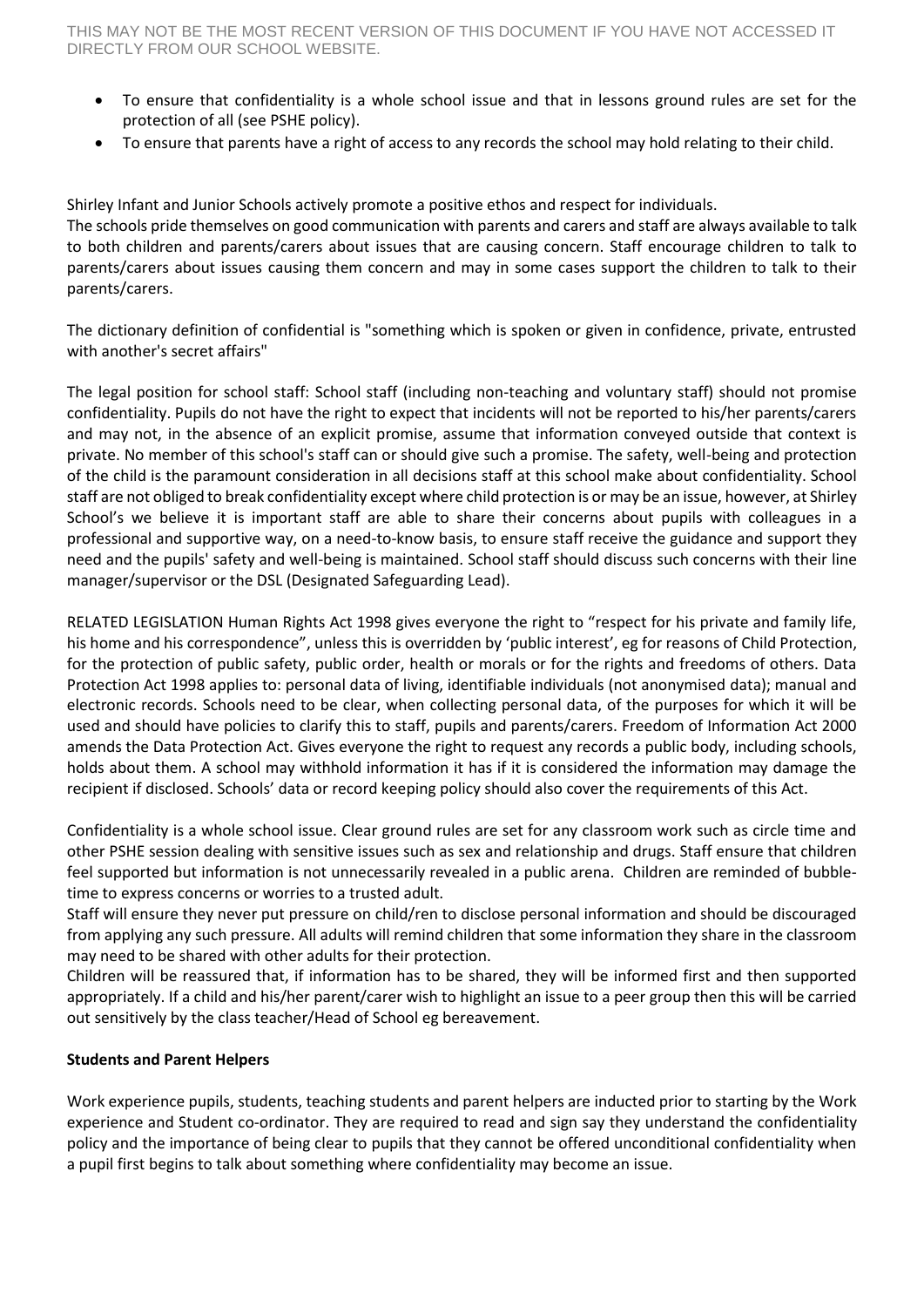Work experience pupils, students, teaching students and parent helpers sign to say they have been given and will read a policy handout prior to them helping within a classroom, this includes the confidentiality policy.

In the case that a child does disclose to a parent helper or student they would be asked to inform the class teacher of the conversation, and they would then seek advice from the DSL.

# **Staff and Governors**

All adults working in our school:

- o Implement the Safeguarding Policy.
- o Encourage children to be open with their parents/carers.
- $\circ$  Must maintain professional standards of confidentiality about anything seen or heard within the school.
- o Who has a concern about a child, but does not feel they know the child's circumstances well enough to make a judgement about procedure, that adult should discuss their concerns with the child's class teacher who will have greater knowledge of the child, at an appropriate place and time.
- o Should adhere to and enforce the school's procedures for the taking of and use of photographs and video recording in school.
- o No child's personal details will be given out over the telephone until the validity of the request has been ascertained via a returned call.
- o Unconditional confidentiality should never be given.
- o If an adult receives external information that leads them to believe there is a child protection issue, they could refer the information to the child protection team.
- o Adults should be sensitive when discussing an individual child's behaviour in the presence of another child.
- $\circ$  No adult should enter into detailed discussion about a child's behaviour or academic progress with other children or their parents.
- o Must adhere to all school policies and procedures with regards to e-safety, use of computers and social networking.
- o Staff should have regard to potential difficulties which may arise as a result of discussions outside work. While it is natural (and indeed can be therapeutic) to talk about work at home or socially, staff should be cautious about discussing specific and sensitive matters and should take steps to ensure that information is not passed on. Staff should be particularly aware that many people have a direct interest in education and schools and even close friends may inadvertently use information gleaned through casual discussion.

# **Governors' Meetings:**

The important role of the Governing body ensures it has to be informed of highly personal and confidential matters at each meeting. The Governors' Guide to the law states: 'how individual governors' vote, and opinions by governors involving a named person which are in a way sensitive or critical, should always be regarded as confidential'. Although decisions reached at governors' meetings are normally made public through the minutes and otherwise, the discussions on which decisions are based will be regarded as confidential

- $\circ$  Governors, in particular those sitting on discipline committees, will not divulge details about individuals (be they staff, families or individual children) to any person outside of the meeting.
- o Governors need to be mindful that from time to time issues are discussed or brought to their attention about staff and children.
- $\circ$  Governors must observe complete confidentiality when asked to do so by the governing body, especially in relation to matters concerning individual staff, children or parents/carers.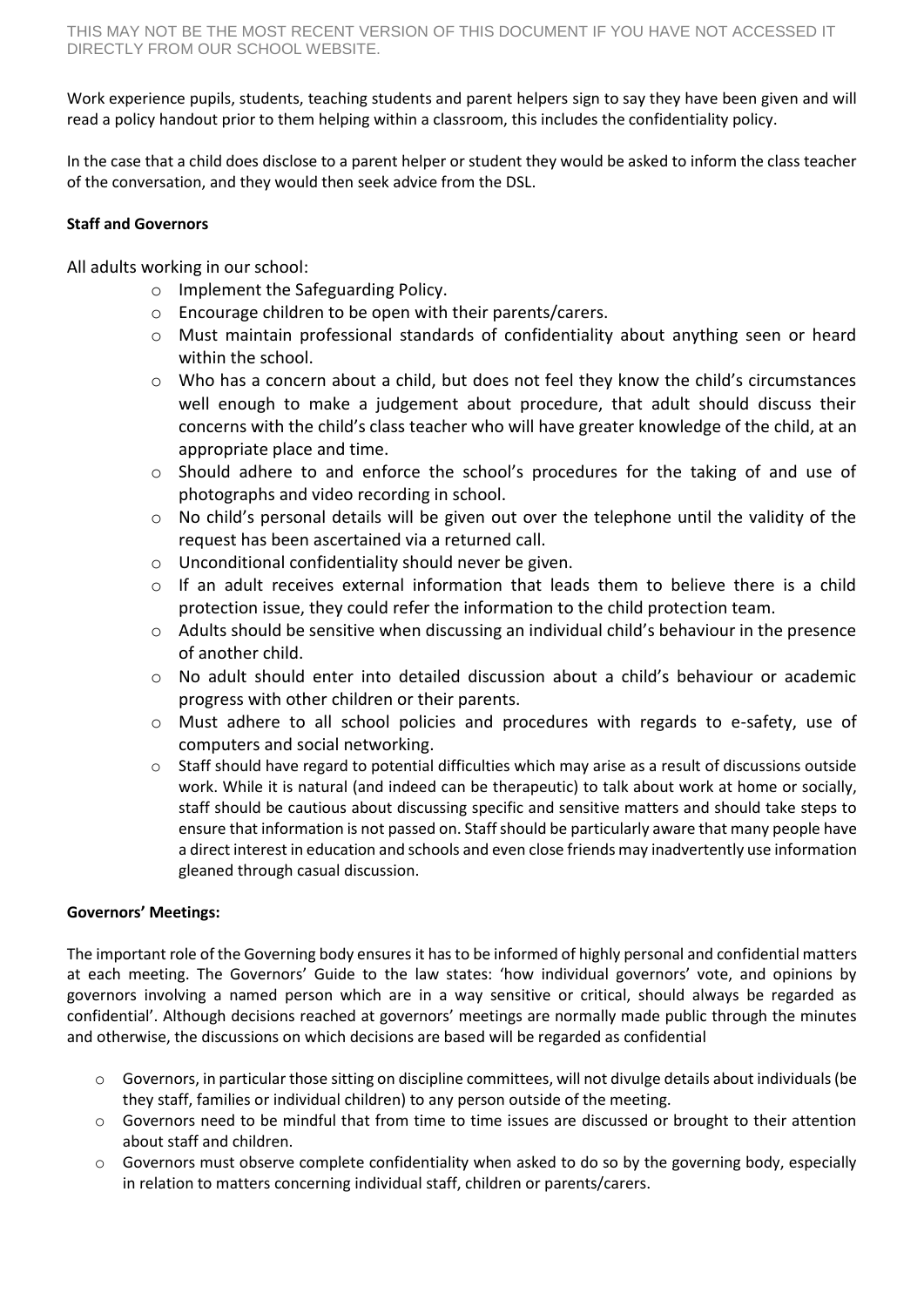o Although decisions reached at governors' meetings are normally made public through the minutes or otherwise, the discussions on which decisions are based should be confidential. If parts of the meeting are minute as confidential Governors should adhere to the confidentiality policy.

If governors receive complaints about governors, the headteacher or a member of staff it is important that they first ascertain that the complainant has first attempted to resolve differences with the person concerned. On those rare occasions when complaints need to be made formal, written complaints should be passed directly to the chair (complaints re headteacher and governors) or head (complaints re staff), so all governors are available to act impartially as panel members at complaint hearings. It is for the complainant to decide whether or not their concern should become a formal complaint. The complaints procedure states, "Governors approached by parents need to steer them in the direction of the School staff rather than becoming involved in direct discussions".

## **Governors should exercise the highest degree of prudence when discussion of potentially contentious issues arise outside Governing Body meetings**

All staff can expect that their personal situations and health will remain confidential unless it impinges on their terms of contract or endangers pupils or other members of staff. Governors will not divulge details about individuals (be they staff, families or children) to any person outside of the meeting.

Staff can expect their Personal information (e.g. home addresses and telephone numbers) and work-related information (e.g. salary details, medical details) relating to individuals, should not be disclosed to third parties except where the individual has given their express permission (e.g. where they are key holders) or where this is necessary to the particular work being undertaken, e.g. it is necessary for an individual to be written to.

# **Outside Agencies**

All social services and personal information about a child is held safe and secure in CPOMS which cannot be accessed by individuals other than the named DSLs. Health professionals have their own code of practice dealing with confidentiality. Staff should be aware of children with medical needs and information should be accessible to staff. Parent consent will always be sought when contacting an outside agency unless deemed to be on the at risk RAG level of safeguarding concern or disclosure.

# **Information and record keeping**

All information about individual children and families is private and should only be shared with staff and outside agencies that have a need to know. Staff should take care when sharing and discussing matters relating to pupils to ensure that the environment is appropriate. All children have a right to the same level of confidentiality irrespective of gender, race, religion, medical concerns, special educational needs and disabilities.

Social services, medical and personal information about a child is held in a safe and secure place which can only be accessed by appropriate school staff on a need to know basis in line with Keeping children safe in Education 2018 i.e Senior Leadership, School Office. Class Teachers who hold information regarding children in their own class must ensure safekeeping and must never be left about the school environment.

Parents are able to see records relating to their own child, and know that this is confidential. Permission is asked and a signature obtained before information is passed by the school to outside agencies such as Educational Psychology Service. Parents/carers are made aware that information about their child will be shared with the receiving school when they change schools.

Parents/carers are fully informed about their children, e.g. health concerns, behaviour changes, accidents and injuries etc.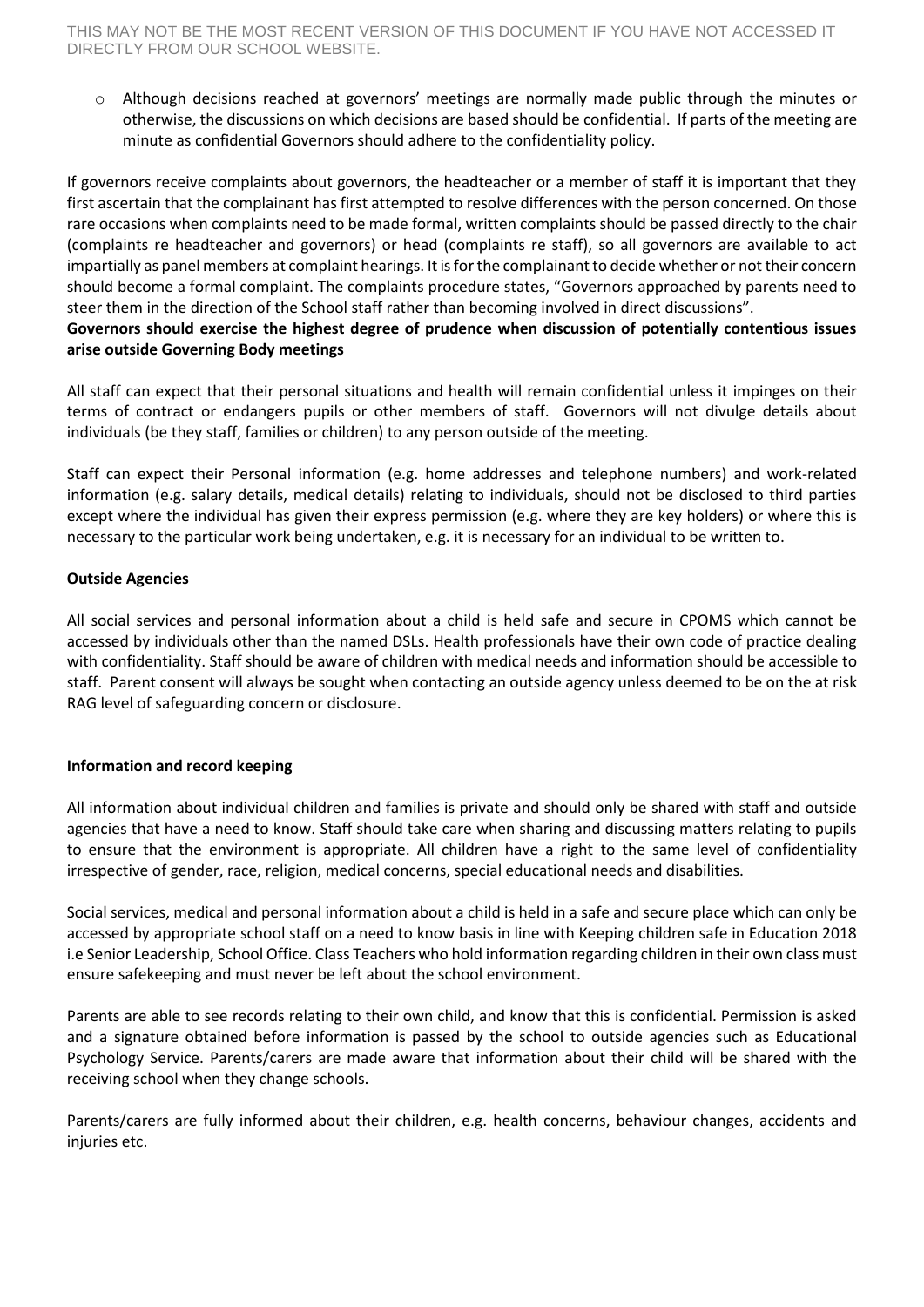THIS MAY NOT BE THE MOST RECENT VERSION OF THIS DOCUMENT IF YOU HAVE NOT ACCESSED IT DIRECTLY FROM OUR SCHOOL WEBSITE.

### **Data**

Personal data is kept securely and the school is clear of the need for the data and the purposes it will be used for. When collecting data the school makes clear to parents the purposes of the data. This infrastructure is further secured by good network practice by all users. Network user permissions ensure data is only accessed by the appropriate people and is secure. When data needs to be sent to an external agency it is done so securely in line with the data protection policy.

#### **Internet**

#### **Images**

Photographs and video of children should not be used without parents/carers permission, especially in the press and internet. Parents are asked to confirm their consent via a tick list to photographs and film on their child's registration form. At no time should the child's name be used with a photograph so that they can be identified. Staff should ensure that they are aware of any children whose parents have requested that images are not published within the school, on the website or in school publications.

The school gives clear guidance to parents about the use of cameras and videos during public school events. Parents confirm by signing the school registration form that;

- Images taken will be for family or family use only
- Images will not be taken of other children outside of the performance area
- No image will be used for display publicly
- No images or film will be posted on the internet or on social networking sites
- No photographs or film will be distributed through social networking sites

This is a matter of safeguarding and must be strictly adhered to in order to protect all children. Parents are given a verbal reminder of our policies before public school events.

#### **Social Media**

Staff should avoid any discussion of school related matters on social media sites or apps. By posting or sharing information online through any means, including all areas of social media, eg Facebook, Twitter, which relates to any individual stakeholder or brings Shirley Infant and Junior school into disrepute would be regarded as a breach of this policy.

## **Safeguarding**

Parents/carers and children are aware that the school cannot guarantee total confidentiality and the school has a duty to report safeguarding issues. Parents/carers and children should feel reassured that only in exceptional circumstances will confidentiality be broken. Refer to Child Protection Policy.

Governors need to be mindful that from time to time issues are discussed or brought to their attention about staff and children. Each Governor will be given their own school email account on which all conversations of a sensitive nature should take place. This should be kept separate from personal email addresses. Governors must observe complete confidentiality when asked to do so by the Governing Body, especially in relation to matters concerning individual staff, pupils or parents. Discussions on which decisions are based should be regarded as confidential Governors should exercise the highest degree of prudence when discussing potentially contentious issues.

#### **MAINTENANCE OF THE POLICY**

To ensure our high standards of confidentiality are maintained, a copy of this policy will be issued annually to:

• every member of staff • all parents who help in school • every member of the governing body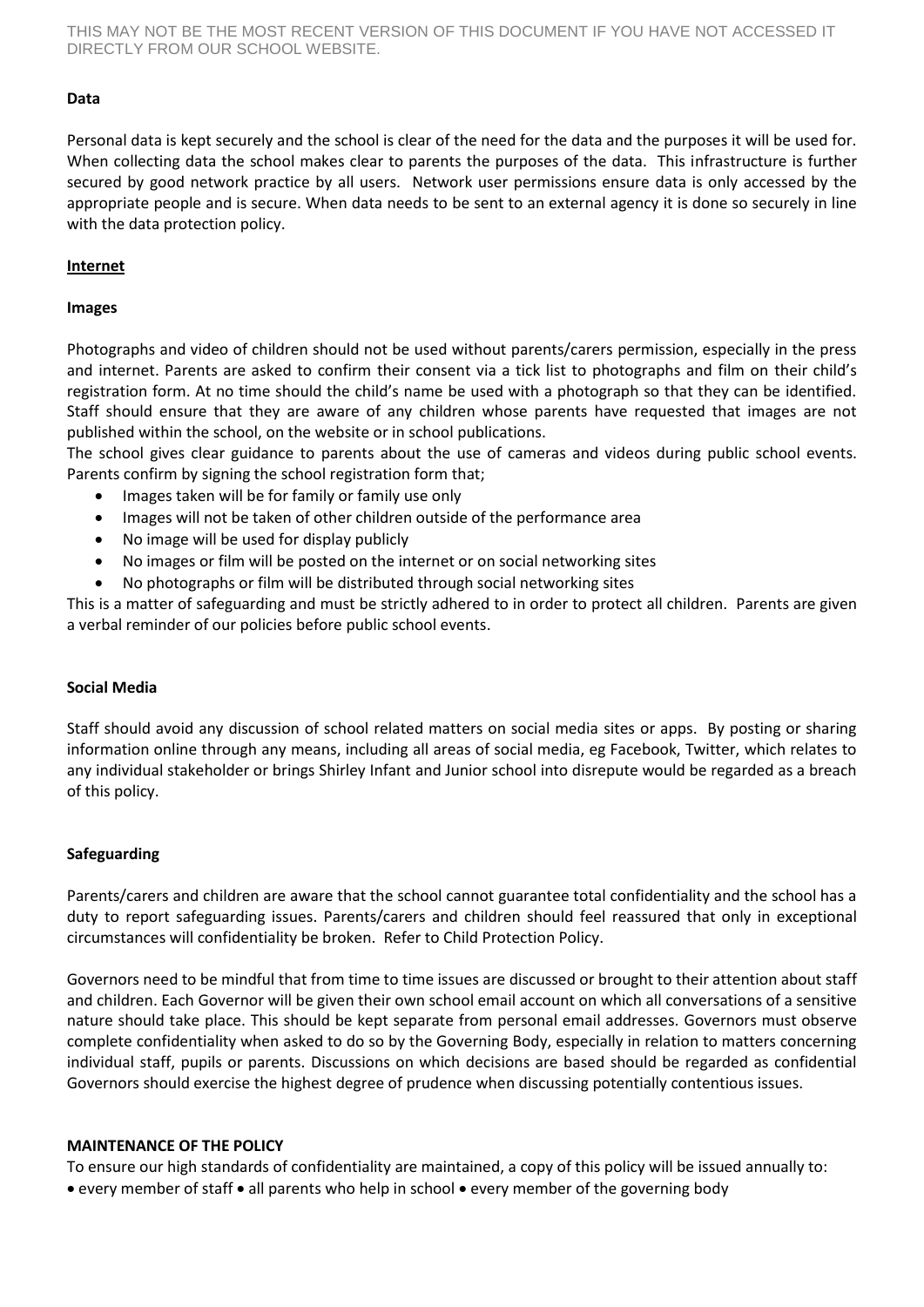This policy should be read alongside;-

**Safeguarding Policy and Procedures PSHE Policy Anti-Bullying Policy E-Safety Policy Acceptable Use Policy Privacy policy Whistleblowing Policy**

All school staff, outside agencies, and volunteers are made aware of this policy which is included in the School's Induction Pack.

Parents/Carers are informed of this policy and it is available to read on the school website.

Monitoring of this policy is the duty of the Head Teacher, Director of Teaching and Learning, DSL and Governor with responsibility for Safeguarding.

# **When signing to say all they have read and understood the policy all members of staff, governors, regular visitors and volunteers are agreeing to the following statement of confidently:**

**Statement of Confidentiality:**

**'' I have read and understood the Confidentiality Policy and agree to adhere to this in my role at Shirley Infant and Junior School, during my time at the school and after I have left. I recognise that I am in a position whereby, at certain times, I may have access to information concerning individual stakeholders. I agree to only discuss information relating to Shirley Infant and Junior School and its stakeholders on a 'need to know' basis, as defined in the policy. I agree not to post or share information online through any means, including all areas of social media, eg Facebook, Twitter, which relates to any individual stakeholder or brings Shirley Infant and Junior school into disrepute. I agree to refer all requests for information by an outside agency or the media to the Headteacher.''**